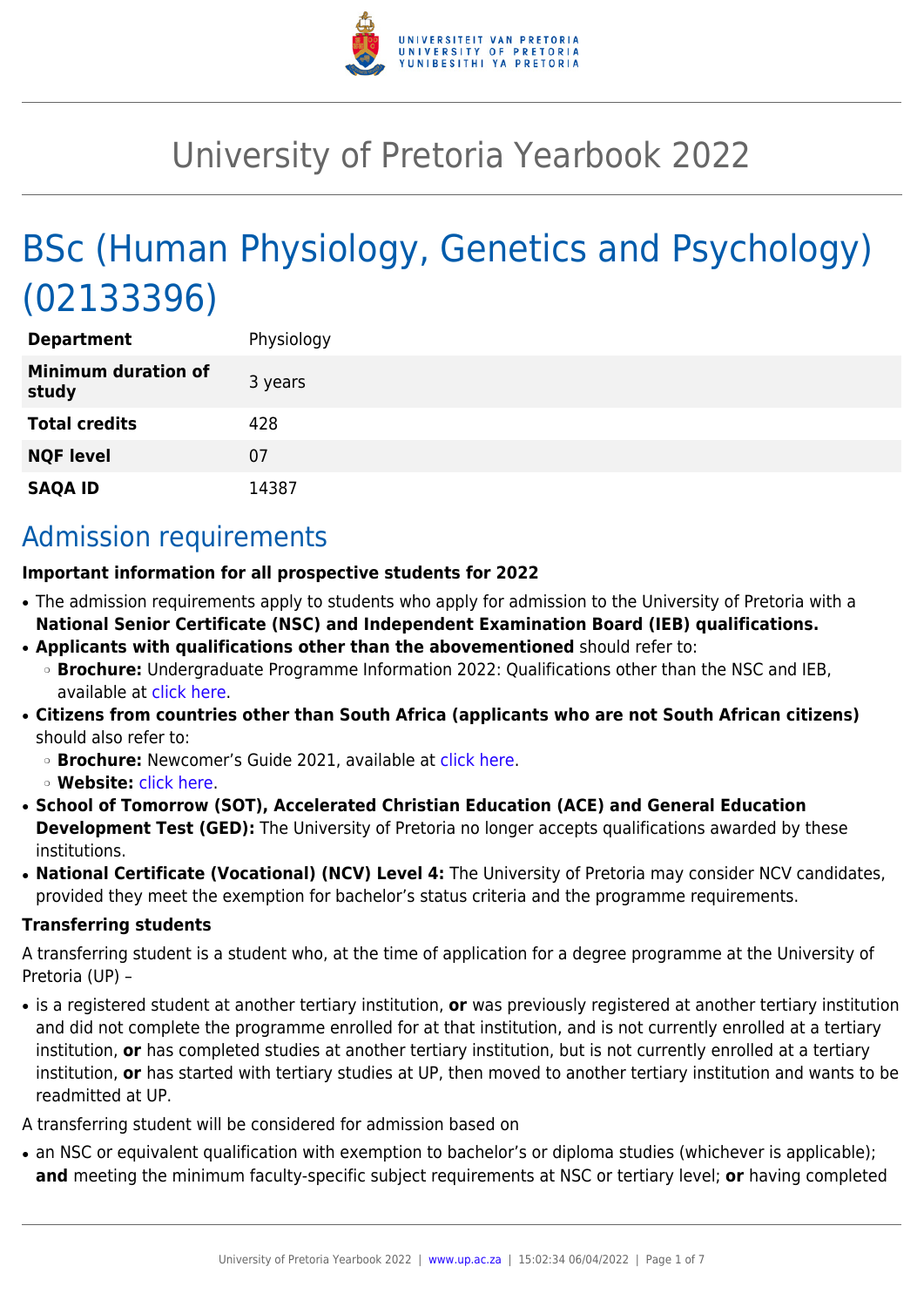

a higher certificate at a tertiary institution with faculty-specific subjects/modules passed (equal to or more than 50%), as well as complying with faculty rules on admission;

- previous academic performance (must have passed all modules registered for up to the closing date of application ) or as per faculty regulation/promotion requirements;
- a certificate of good conduct.

**Note:** Students who have been dismissed at the previous institution due to poor academic performance, will not be considered for admission to UP.

### **Returning students**

A returning student is a student who, at the time of application for a degree programme –

● is a registered student at UP, and wants to transfer to another degree at UP, **or** was previously registered at UP and did not complete the programme enrolled for, and did not enrol at another tertiary institution in the meantime (including students who applied for leave of absence), **or** has completed studies at UP, but is not currently enrolled or was not enrolled at another tertiary institution after graduation.

A returning student will be considered for admission based on

- an NSC or equivalent qualification with exemption to bachelor's or diploma studies (whichever is applicable); **and** meeting the minimum faculty-specific subject requirements at NSC or tertiary level; **or** previous academic performance (should have a cumulative weighted average of at least 50% for the programme enrolled for);
- having applied for and was granted leave of absence.

**Note:** Students who have been excluded/dismissed from a faculty due to poor academic performance may be considered for admission to another programme at UP. The Admissions Committee may consider such students if they were not dismissed more than twice. Only ONE transfer between UP faculties will be allowed, and a maximum of two (2) transfers within a faculty.

#### **Important faculty-specific information on undergraduate programmes for 2022**

- The closing date is an administrative admission guideline for non-selection programmes. Once a non-selection programme is full and has reached the institutional targets, then that programme will be closed for further admissions, irrespective of the closing date. However, if the institutional targets have not been met by the closing date, then that programme will remain open for admissions until the institutional targets are met.
- The following persons will be considered for admission: Candidates who have a certificate that is deemed by the University to be equivalent to the required National Senior Certificate (NSC) with university endorsement; candidates who are graduates from another tertiary institution or have been granted the status of a graduate of such an institution, and candidates who are graduates of another faculty at the University of Pretoria.
- Life Orientation is excluded when calculating the Admission Point Score (APS).
- Grade 11 results are used for the conditional admission of prospective students. Final admission is based on the final NSC/IEB results.

### **University of Pretoria website: [click here](http://www.up.ac.za/nas)**

| <b>Minimum requirements</b><br><b>Achievement level</b><br><b>English Home</b> |                    |                          |            |
|--------------------------------------------------------------------------------|--------------------|--------------------------|------------|
| Language or<br><b>English First</b><br><b>Additional</b><br>Language           | <b>Mathematics</b> | <b>Physical Sciences</b> | <b>APS</b> |
| NSC/IEB<br>5                                                                   | NSC/IEB<br>5       | NSC/IEB<br>5             | 32         |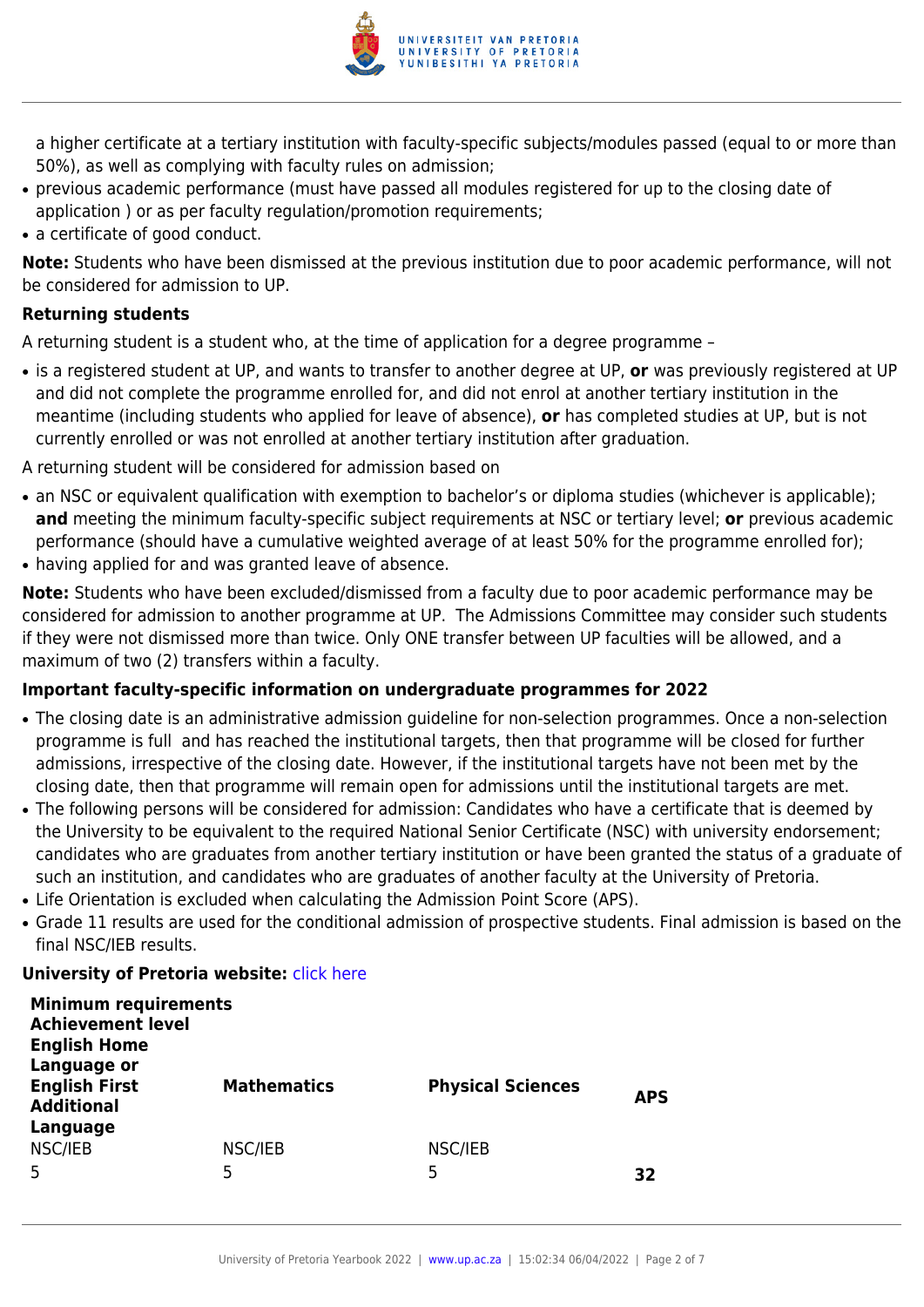

• Candidates who do not comply with the minimum admission requirements for BSc (Human Physiology, Genetics and Psychology), may be considered for admission to the BSc – Extended programme – Biological and Agricultural Sciences, which requires an additional year of study.

| <b>Minimum requirements</b><br><b>Achievement level</b><br><b>English Home</b> | <b>BSc - Extended Programme - Biological and Agricultural Sciences</b> |                          |            |
|--------------------------------------------------------------------------------|------------------------------------------------------------------------|--------------------------|------------|
| Language or<br><b>English First</b><br><b>Additional</b>                       | <b>Mathematics</b>                                                     | <b>Physical Sciences</b> | <b>APS</b> |
| Language<br>NSC/IEB<br>$\overline{4}$                                          | NSC/IEB<br>4                                                           | NSC/IEB<br>4             | 26         |

#### **Note:**

\*The BSc – Extended programmes are not available for students who meet all the requirements for the corresponding mainstream programme.

\*Please note that only students who apply in their final NSC or equivalent qualification year will be considered for admission into any of the BSc – Extended programmes.

### Other programme-specific information

### **1.1 Requirements for specific modules**

A candidate who:

- a. does not qualify for STK 110, must enrol for STK 113 and STK 123;
- b. egisters for Mathematical Statistics (WST) and Statistics (STK) modules must take note that WST and STK modules, except for STK 281, may not be taken simultaneously in a programme; a student must take one and only one of the following options:
- WST 111, WST 121, WST 212, WST 211, WST 221, WST 311, WST 312, WST 322, WST 321, and STK 353 or
- WST 111, WST 121, WST 212, WST 211, WST 221, WST 311, WST 312, WST 322, STK320, STK353. or
- STK 110, STC 122, STK 210, STK 220, WST 212, STK 310, STK 320, STK 353.
- c. registers for a module presented by another faculty must take note of the timetable clashes, prerequisites for that module, subminimum required in examination papers, supplementary examinations, etc.

#### **1.2 Fundamental modules**

- a. It is compulsory for all new first-year students to satisfactorily complete the Academic orientation (UPO 102) and to take Academic information management modules (AIM 111 and AIM 121) and Language and study skills (LST 110). Please see curricula for details.
- b. Students who intend to apply for admission to MBChB or BChD in the second semester, when places become available in those programmes, may be permitted to register for up to 80 module credits and 4 core modules in the first semester during the first year provided that they obtained a final mark of no less than 70% for Grade 12 Mathematics and achieved an APS of 34 or more in the NSC.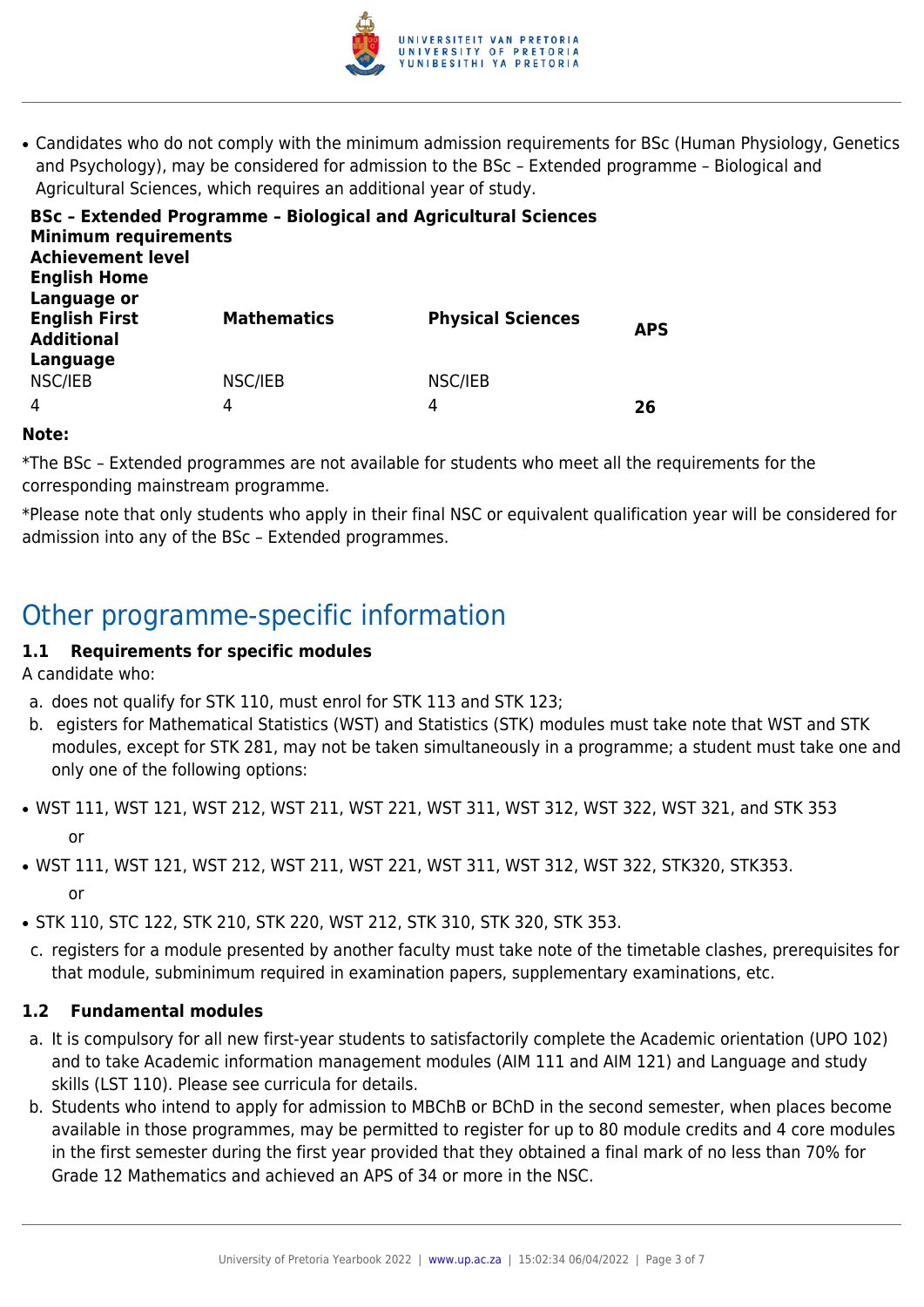

# Promotion to next study year

A student will be promoted to the following year of study if he or she passed 100 credits of the prescribed credits for a year of study, unless the Dean on the recommendation of the relevant head of department decides otherwise. A student who does not comply with the requirements for promotion to the following year of study, retains the credit for the modules already passed and may be admitted by the Dean, on recommendation of the relevant head of department, to modules of the following year of study to a maximum of 48 credits, provided that it will fit in with both the lecture and examination timetable.

#### **General promotion requirements in the faculty**

All students whose academic progress is not acceptable can be suspended from further studies.

- A student who is excluded from further studies in terms of the stipulations of the abovementioned regulations, will be notified in writing by the Dean or Admissions Committee at the end of the relevant semester.
- A student who has been excluded from further studies may apply in writing to the Admissions Committee of the Faculty of Natural and Agricultural Sciences for re-admission.
- Should the student be re-admitted by the Admissions Committee, strict conditions will be set which the student must comply with in order to proceed with his/her studies.
- Should the student not be re-admitted to further studies by the Admissions Committee, he/she will be informed in writing.
- Students who are not re-admitted by the Admissions Committee have the right to appeal to the Senate Appeals Committee.
- Any decision taken by the Senate Appeals Committee is final.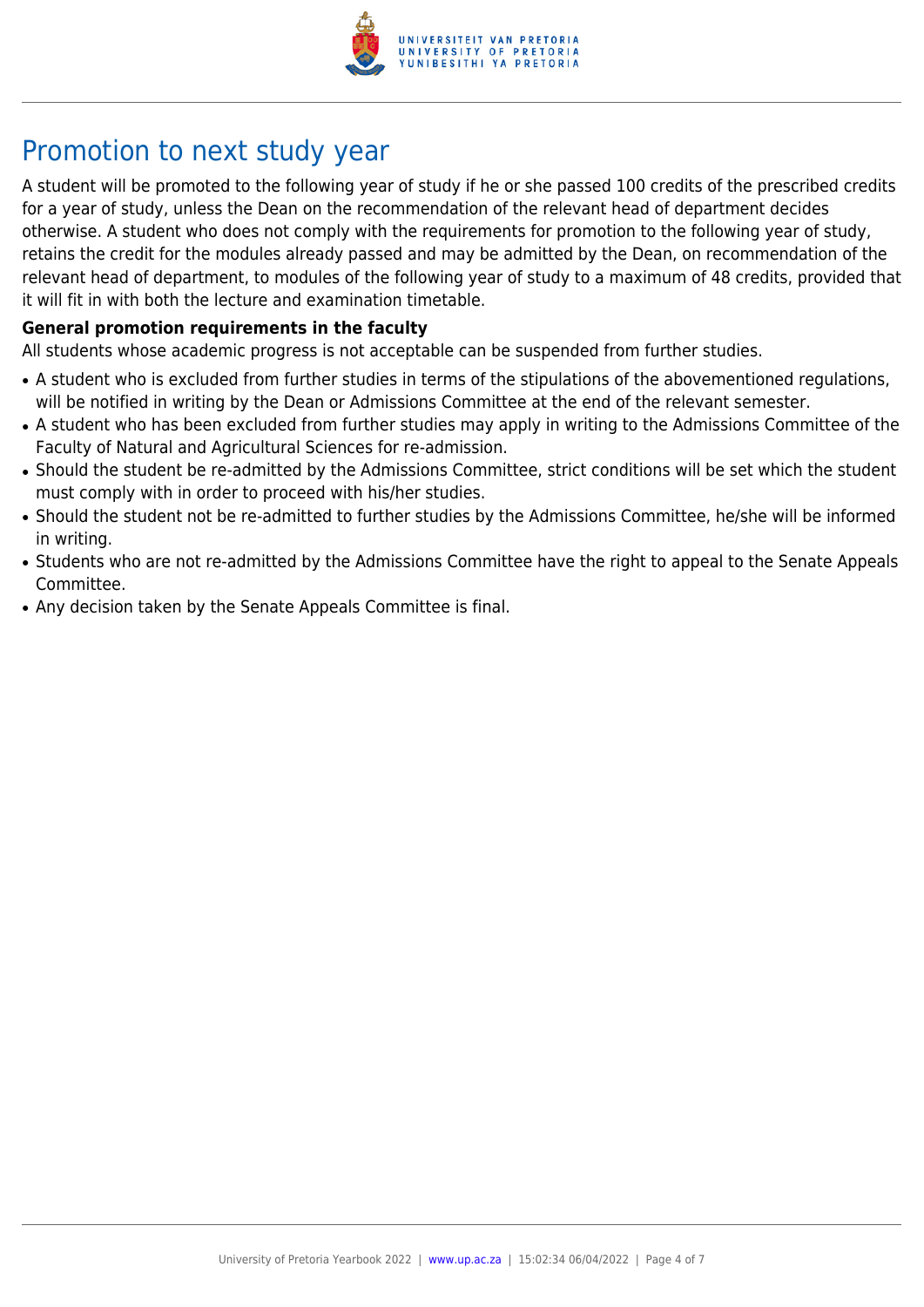

# Curriculum: Year 1

### **Minimum credits: 142**

Core modules  $= 128$ Fundamental modules  $= 14$ 

### **Additional information:**

- Students intend applying for MBChB, or BChD selection, have to enrol for FIL 155(6), MGW 112(6) and MTL 180(12) with the understanding that they defer doing WTW 134 in the first semester, however, should they not be selected and want to continue with a BSc programme, WTW 165 must be taken in the second semester of the first year.
- Students intending to apply for the BVSc selection have to enrol for MTL 180(12).

**Please note:** ANA modules can only be taken by BSc (Medical Science) students.

### **Fundamental modules**

[Academic information management 111](https://www.up.ac.za/yearbooks/2022/modules/view/AIM 111) (AIM 111) - Credits: 4.00 [Academic information management 121](https://www.up.ac.za/yearbooks/2022/modules/view/AIM 121) (AIM 121) - Credits: 4.00 [Language and study skills 110](https://www.up.ac.za/yearbooks/2022/modules/view/LST 110) (LST 110) - Credits: 6.00 [Academic orientation 102](https://www.up.ac.za/yearbooks/2022/modules/view/UPO 102) (UPO 102) - Credits: 0.00

### **Core modules**

[Biometry 120](https://www.up.ac.za/yearbooks/2022/modules/view/BME 120) (BME 120) - Credits: 16.00 [General chemistry 117](https://www.up.ac.za/yearbooks/2022/modules/view/CMY 117) (CMY 117) - Credits: 16.00 [General chemistry 127](https://www.up.ac.za/yearbooks/2022/modules/view/CMY 127) (CMY 127) - Credits: 16.00 [Introductory genetics 161](https://www.up.ac.za/yearbooks/2022/modules/view/GTS 161) (GTS 161) - Credits: 8.00 [Molecular and cell biology 111](https://www.up.ac.za/yearbooks/2022/modules/view/MLB 111) (MLB 111) - Credits: 16.00 [Physics for biology students 131](https://www.up.ac.za/yearbooks/2022/modules/view/PHY 131) (PHY 131) - Credits: 16.00 [Psychology 110](https://www.up.ac.za/yearbooks/2022/modules/view/SLK 110) (SLK 110) - Credits: 12.00 [Psychology 120](https://www.up.ac.za/yearbooks/2022/modules/view/SLK 120) (SLK 120) - Credits: 12.00 [Mathematics 134](https://www.up.ac.za/yearbooks/2022/modules/view/WTW 134) (WTW 134) - Credits: 16.00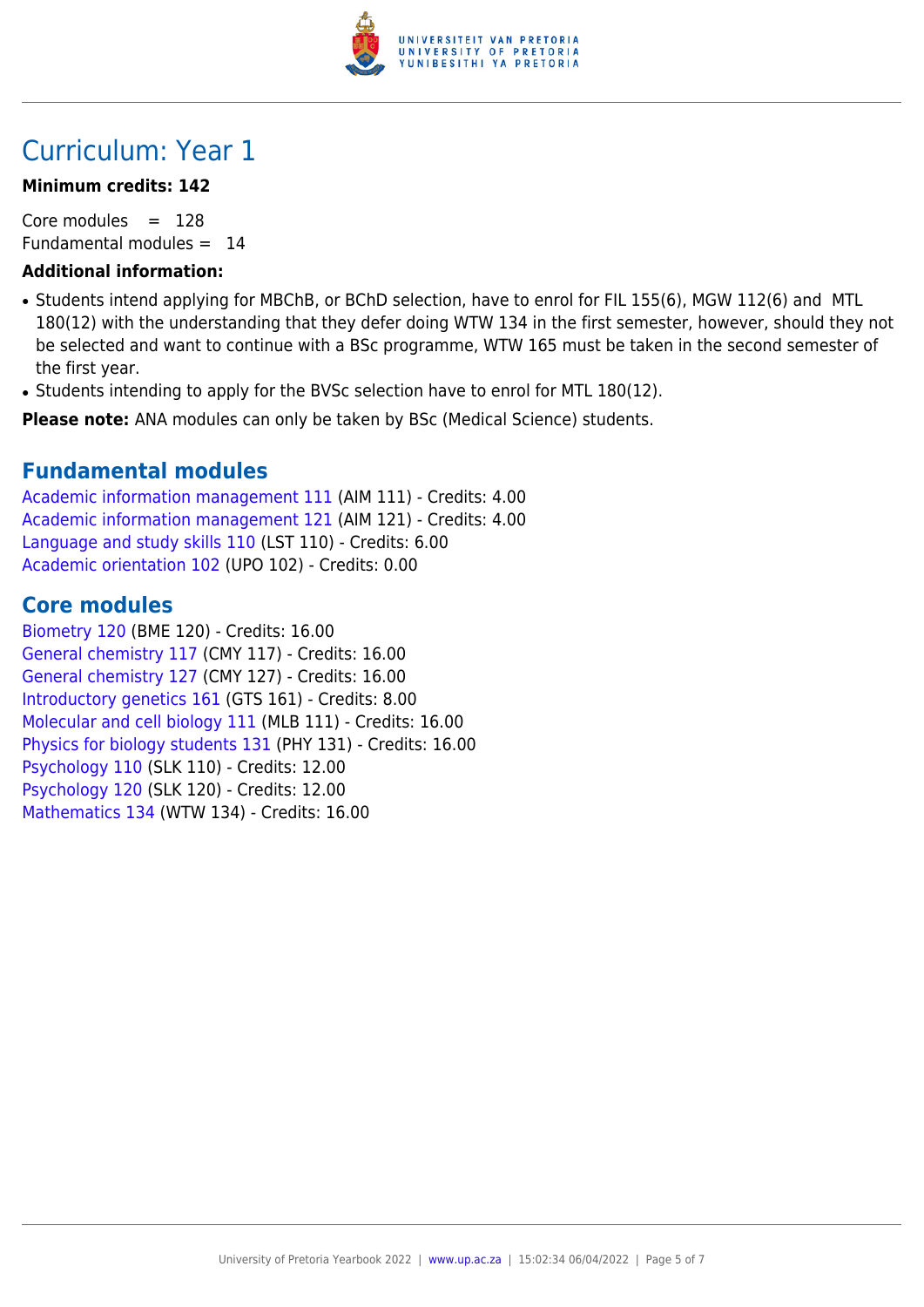

## Curriculum: Year 2

### **Minimum credits: 148**

Core modules  $= 148$ 

### **Core modules**

[Introduction to proteins and enzymes 251](https://www.up.ac.za/yearbooks/2022/modules/view/BCM 251) (BCM 251) - Credits: 12.00 [Carbohydrate metabolism 252](https://www.up.ac.za/yearbooks/2022/modules/view/BCM 252) (BCM 252) - Credits: 12.00 [Introductory biochemistry 257](https://www.up.ac.za/yearbooks/2022/modules/view/BCM 257) (BCM 257) - Credits: 12.00 [Introductory and neurophysiology 211](https://www.up.ac.za/yearbooks/2022/modules/view/FLG 211) (FLG 211) - Credits: 12.00 [Circulatory physiology 212](https://www.up.ac.za/yearbooks/2022/modules/view/FLG 212) (FLG 212) - Credits: 12.00 [Lung and renal physiology, acid-base balance and temperature 221](https://www.up.ac.za/yearbooks/2022/modules/view/FLG 221) (FLG 221) - Credits: 12.00 [Digestion, endocrinology and reproductive systems 222](https://www.up.ac.za/yearbooks/2022/modules/view/FLG 222) (FLG 222) - Credits: 12.00 [Molecular genetics 251](https://www.up.ac.za/yearbooks/2022/modules/view/GTS 251) (GTS 251) - Credits: 12.00 [Genetic diversity and evolution 261](https://www.up.ac.za/yearbooks/2022/modules/view/GTS 261) (GTS 261) - Credits: 12.00 [Psychology 210](https://www.up.ac.za/yearbooks/2022/modules/view/SLK 210) (SLK 210) - Credits: 20.00 [Psychology 220](https://www.up.ac.za/yearbooks/2022/modules/view/SLK 220) (SLK 220) - Credits: 20.00